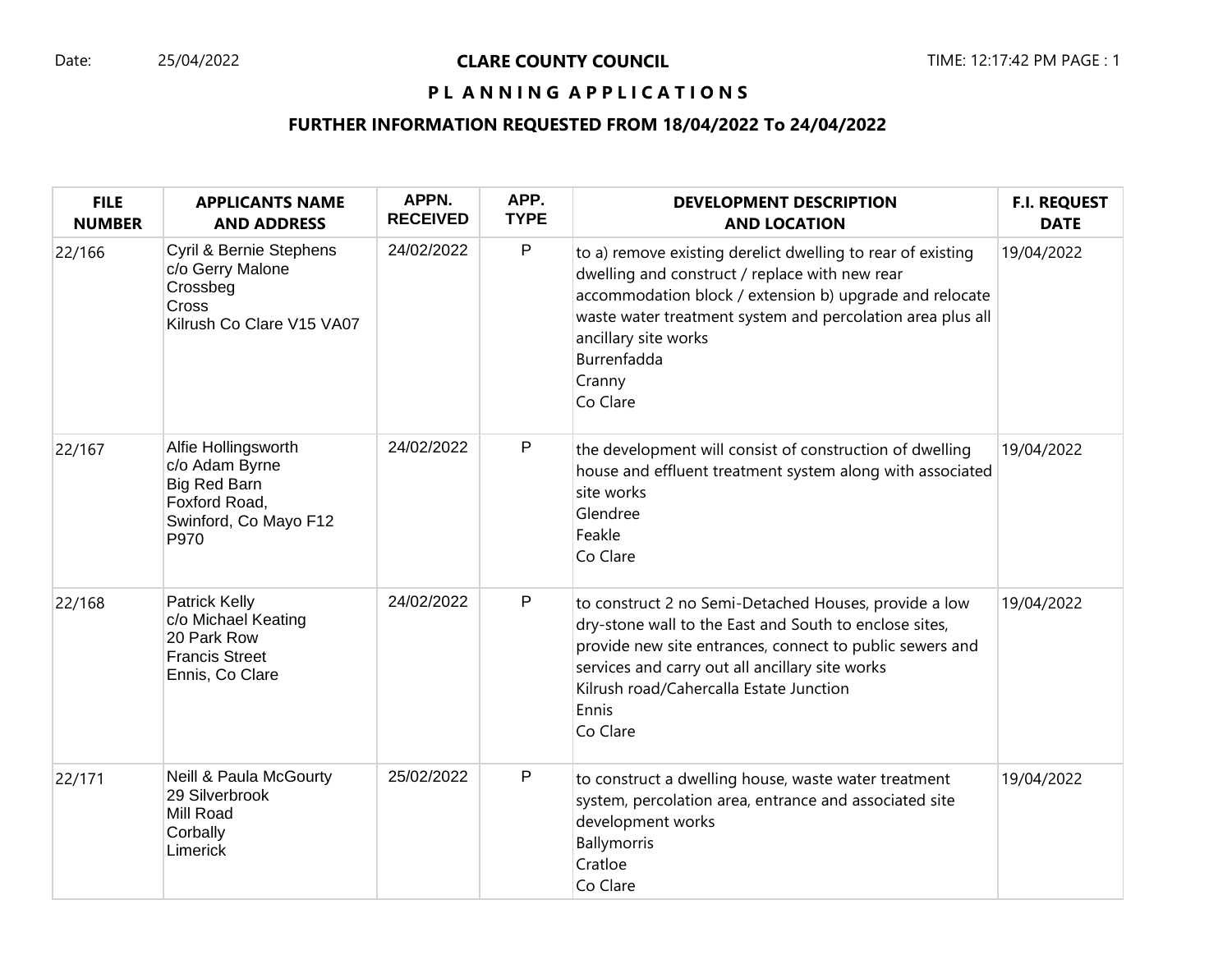#### Date: 25/04/2022 **CLARE COUNTY COUNCIL** TIME: 12:17:42 PM PAGE : 1

# **PL ANNING APPLICATIONS**

# **FURTHER INFORMATION REQUESTED FROM 18/04/2022 To 24/04/2022**

| 22/169 | John O'Mara<br>Flagmount<br>Co. Clare                                                      | 25/02/2022 | P | to demolish and existing derelict dwelling and associated<br>out-buildings and to construct a replacement dwelling<br>house and garage, with effluent treatment system, new<br>entrance from public road and all associated site works<br>Flagmount<br>Co Clare | 20/04/2022 |
|--------|--------------------------------------------------------------------------------------------|------------|---|-----------------------------------------------------------------------------------------------------------------------------------------------------------------------------------------------------------------------------------------------------------------|------------|
| 22/175 | Tom & Susan Conheady<br>c/o Mike Lyons<br>14 Bellewood<br><b>Ballyneety</b><br>Co Limerick | 28/02/2022 | P | for an entrance, single storey dwelling house, garage,<br>domestic waste water treatment system with polishing<br>filter together with all associated site works<br>Clooney (townland)<br>Clooney<br>Co Clare                                                   | 21/04/2022 |

#### **\*\*\* CONTROL REPORT \*\*\***

- Approval : 0
- Extension of Duration : 0
	- Outline : 0
	- Permission : 6
	- Retention : 0
- Permission Consequent : 0
	- Temporary :  $0$

6

**\*\*\* END OF REPORT \*\*\***